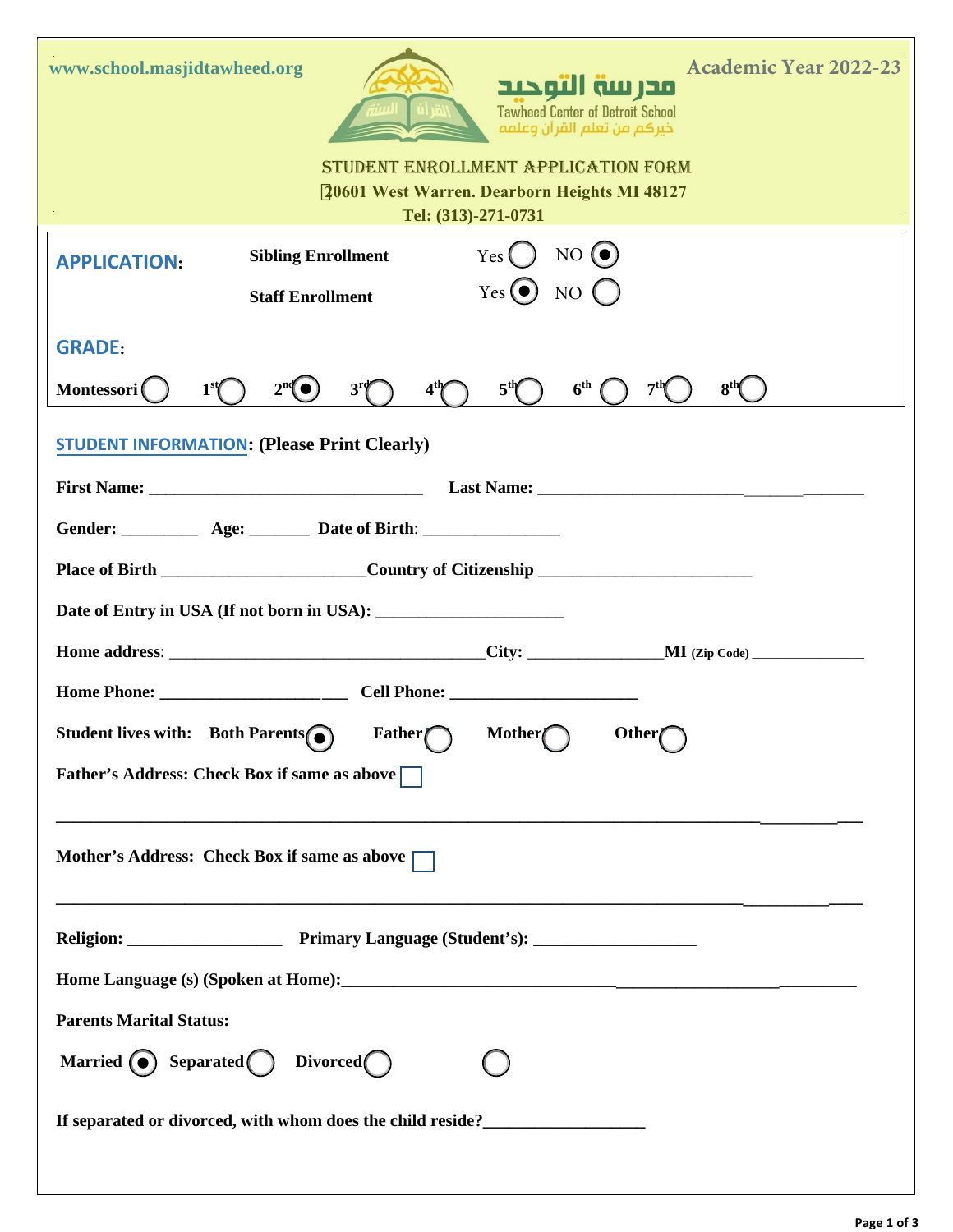| <b>FAMILY INFORMATION:</b>           |  |                                      |  |  |
|--------------------------------------|--|--------------------------------------|--|--|
|                                      |  |                                      |  |  |
|                                      |  |                                      |  |  |
|                                      |  |                                      |  |  |
|                                      |  |                                      |  |  |
|                                      |  |                                      |  |  |
|                                      |  |                                      |  |  |
|                                      |  |                                      |  |  |
|                                      |  |                                      |  |  |
|                                      |  |                                      |  |  |
|                                      |  |                                      |  |  |
| <b>EDUCATIONAL INFORMATION:</b>      |  |                                      |  |  |
|                                      |  |                                      |  |  |
|                                      |  |                                      |  |  |
|                                      |  |                                      |  |  |
|                                      |  |                                      |  |  |
| <b>Emergency Contact Information</b> |  | <b>Emergency Contact Information</b> |  |  |
|                                      |  |                                      |  |  |
| Phone:_______________________        |  |                                      |  |  |
|                                      |  |                                      |  |  |
|                                      |  |                                      |  |  |

## **ADMISSION POLICY**

Tawheed Center of Detroit School complies with the Qur'an and Sunnah that is well reflected in Islamic Law, Federal and State laws regarding non-discrimination, including Title IX of the Education Amendments of 1972 and Section 504 of the Rehabilitation Act of 1973. Tawheed Center of Detroit School is committed to a policy of non-discrimination and equal opportunity for all persons regardless of race, gender, color, religion, creed, national origin, or ancestry. However, the school shall reserve the right to deny enrollment for any reason that may include record of unacceptable behavior and/or poor past academic performance.